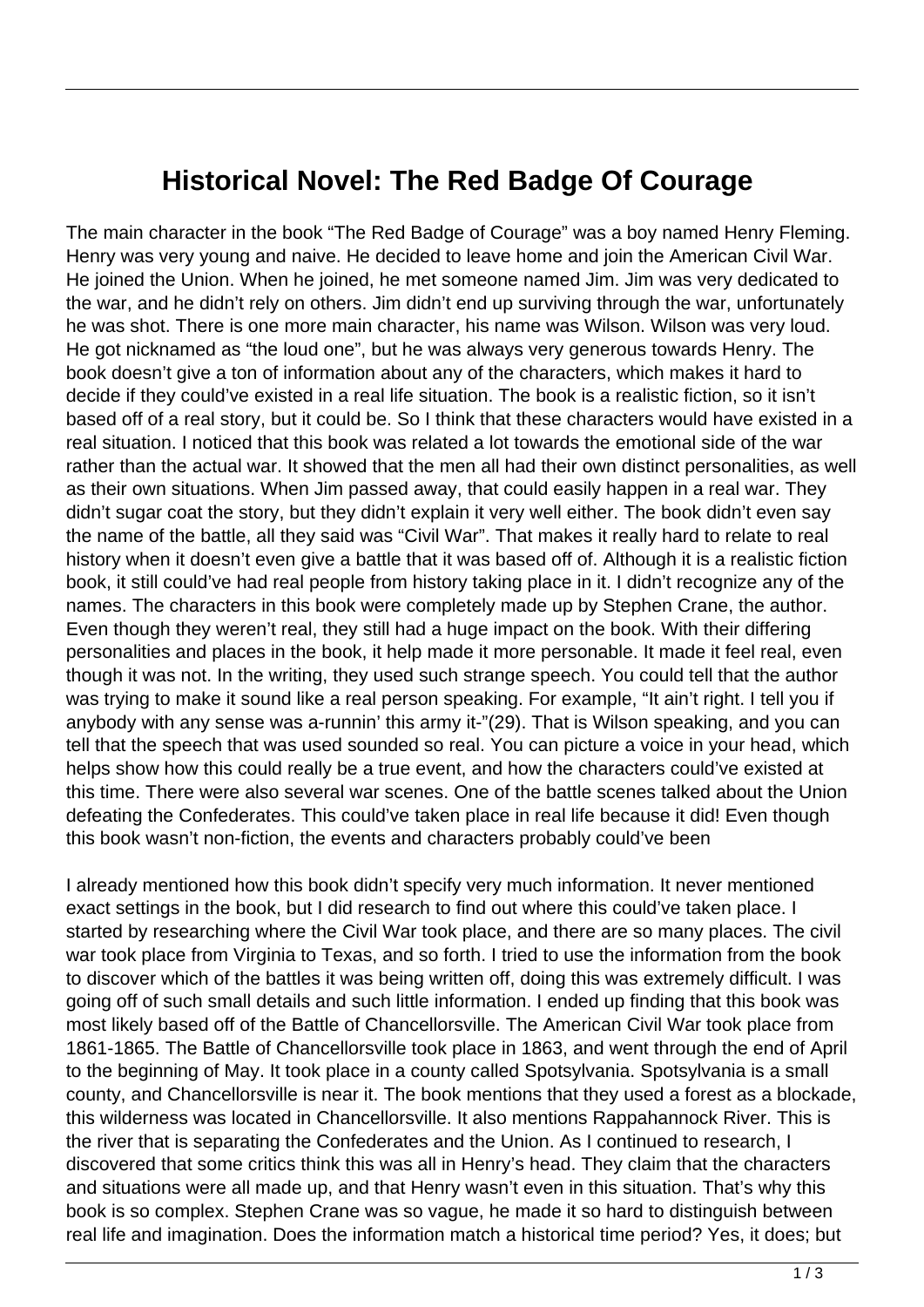this is all made out of educated guesses and explanations for something that is actually unknown. We can try to add up the facts to discover if it's related to a real historical scene, but in reality, only the author knows.

I really loved the plot of this book. It was super interesting, and although there isn't much detail, it was entertaining. If the theories are right, and this is about the Battle of Chancellorsville, then it was historically accurate. The Battle of Chancellorsville, a real event, took place near a large amount of trees. Henry also finds himself in the trees as he fled from the battle scene. In history, the Union used the forest as a strategy for them to win. This also took place in the book. So historically and in The Red Badge of Courage, they used the same strategies to help them become more successful. A huge part of this book was the psychological aspect. Tony Horwitz states, "The Civil War killed and injured over a million Americans, roughly a third of all those who served. This grim tally, however, doesn't include the conflict's psychic wounds. Military and medical officials in the 1860s had little grasp of how war can scar minds as well as bodies". Historically, the Civil War took a huge drag on the soldiers' mental health. In the book, you can easily see how the war was influencing Henry's mental health. He never felt as if he were good enough, and he was so tough on himself. The author talked a lot about this throughout the book, which is super relatable for many soldiers that went through the situations that Henry went through in the war. By the end of the book, you saw a change in the way that Henry felt. The details that the author gave were all accurate, he didn't give enough details to know if there were any that he distorted or changed for the sake of the entertainment on his book.

The theme of this book was very relatable. Throughout the book, Henry struggled with finding out why he became a soldier. Henry started off as a young man who joined the war for a reputation. He wanted to have a big name and a big ego. He didn't want to join the war to help fight and win, he didn't want to be a hero for others. Henry wanted to be well known. As I was reading, it stated, "As he was basked in the smiles of the girls and was patented and complimented by the old men, he had felt growing within him the strength to do mighty deeds of arms"(7). After reading that, it shows how Henry starts off by thriving from attention. By the end of the book, you see that Henry changed. He took his mothers advice from the beginning and did what he was meant to do. He became this man who fought for the war, not for other people to watch him. He helped the Union defeat a huge battle. From that example, you can see that one of the themes is working for yourself. It does no good to work for pride or ego. You can become a better person with better outcomes as you continue to thrive off of your own successes without people watching. Another theme that was displayed was to not be envious of others. When Henry saw someone get injured, he felt jealousy. In his mind, injury showed courage. Hence, "The Red Badge of Courage". In the book it states, "At times he regarded the wounded soldiers in an envious way. He concieved persons with torn bodies to be peculiarly happy. He wished that he, too, had a wound, a red badge of courage"(65). Henry felt as if an injury showed success. Throughout the book, he was hard on himself for this reason. It is an important theme to take into account. Work with what you have. You don't need to gain something that someone else has in order to be considered an achievement. Henry had to end up accepting himself and what he had done, and he had to realize that it was still a success. The last theme that I noticed was that hardships happen. Henry was fighting in a tough war where hundreds of lives were lost. There were many scenes of war in the book, "His body lay stretched out in the position of a tired man resting but upon his face there was an astonished and sorrowful look, as if he thought some friend had done him an ill turn"(41). This was a hard thing for Henry to witness, he had made strong relationships with some of the men that he fought with. Yet, he got through the passings of these men, which teaches a lesson of getting